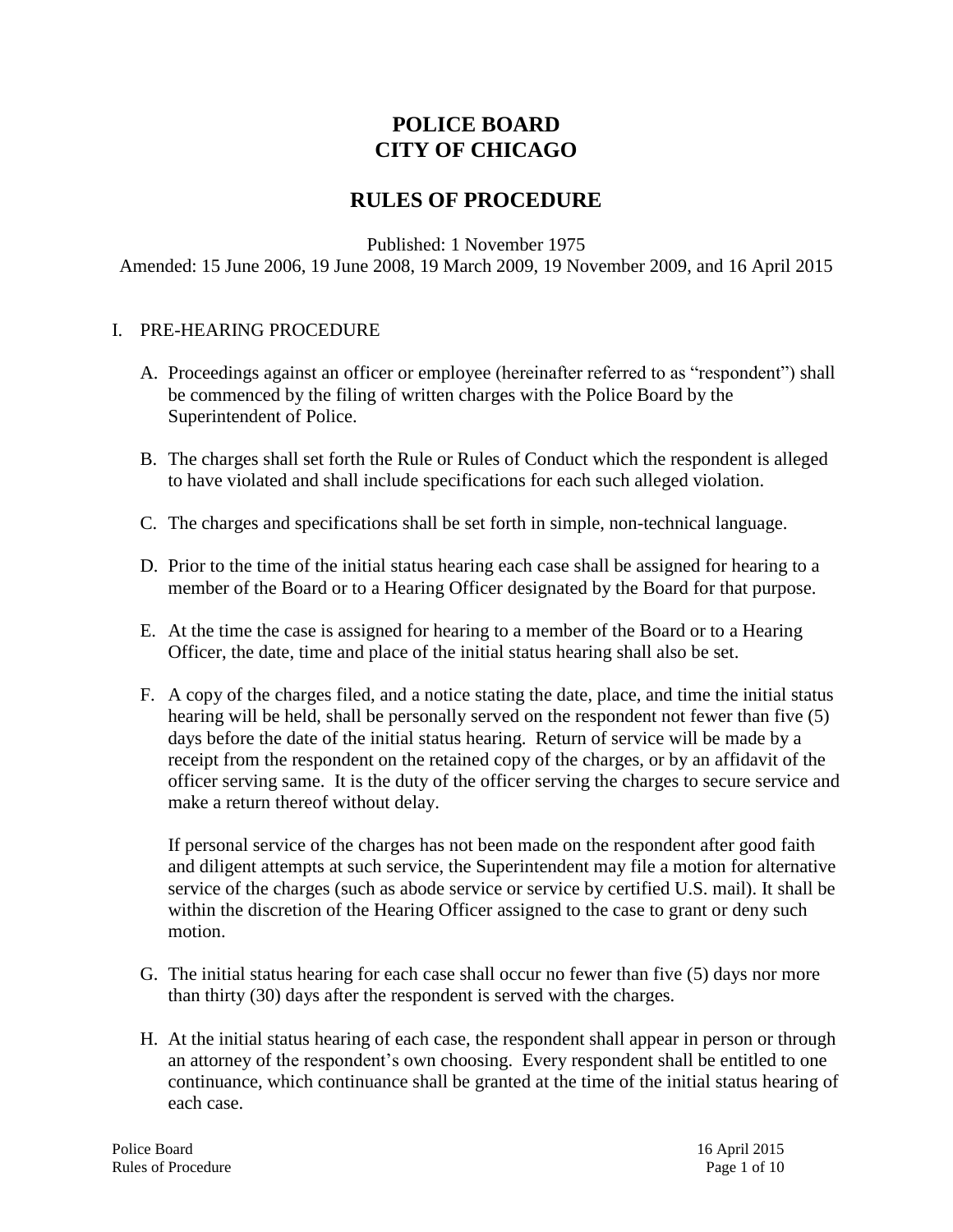- I. If the respondent chooses to be represented by an attorney of the respondent's own choosing, the attorney shall file a written appearance with the Police Board on an appearance form to be provided by the Board. Once an appearance is on file with the Board all future notices sent by the Board to the attorney of record shall be deemed to be notice to the respondent. No attorney may appear before the Board on behalf of any respondent until a written appearance is on file.
- J. After an initial continuance is granted, no further continuance shall be granted, except upon written request filed with the Secretary of the Board setting forth the reason for such request at least five (5) days prior to the date set for hearing. However, the filing of a written request for continuance shall not excuse the respondent and the respondent's attorney, if one has been retained, from appearing in person at the designated time and place for the hearing of the charges and the request for such continuance shall be within the discretion of the member of the Board or the Hearing Officer so designated by the Board to grant or deny.

## II. DISCOVERY AND OTHER PRE-HEARING MATTERS

- A. Prior to the hearing on charges filed with the Board, the respondent upon written request made prior to the hearing and filed with the Secretary of the Board and the Office of the Corporation Counsel, shall be entitled to:
	- 1. Any and all written statements made by the respondent concerning the charges filed, which are within the custody and control of the Department of Police and/or the Independent Police Review Authority;
	- 2. Any and all oral statements made by the respondent concerning the charges filed which have been reduced to writing or summaries of which have been reduced to writing which are within the custody and control of the Department of Police and/or the Independent Police Review Authority;
	- 3. Any and all oral statements of the respondent concerning the charges filed which have been in any way mechanically recorded and which are within the custody and control of the Department of Police and/or the Independent Police Review Authority;
	- 4. Any and all written statements or written summaries of oral statements of any witness to be produced by the Superintendent in the Department's case-in-chief at the hearing of said charges;
	- 5. Results or reports of physical or mental examinations, and of scientific tests or experiments made in connection with the particular case which are within the custody and control of the Department of Police and/or the Independent Police Review Authority; and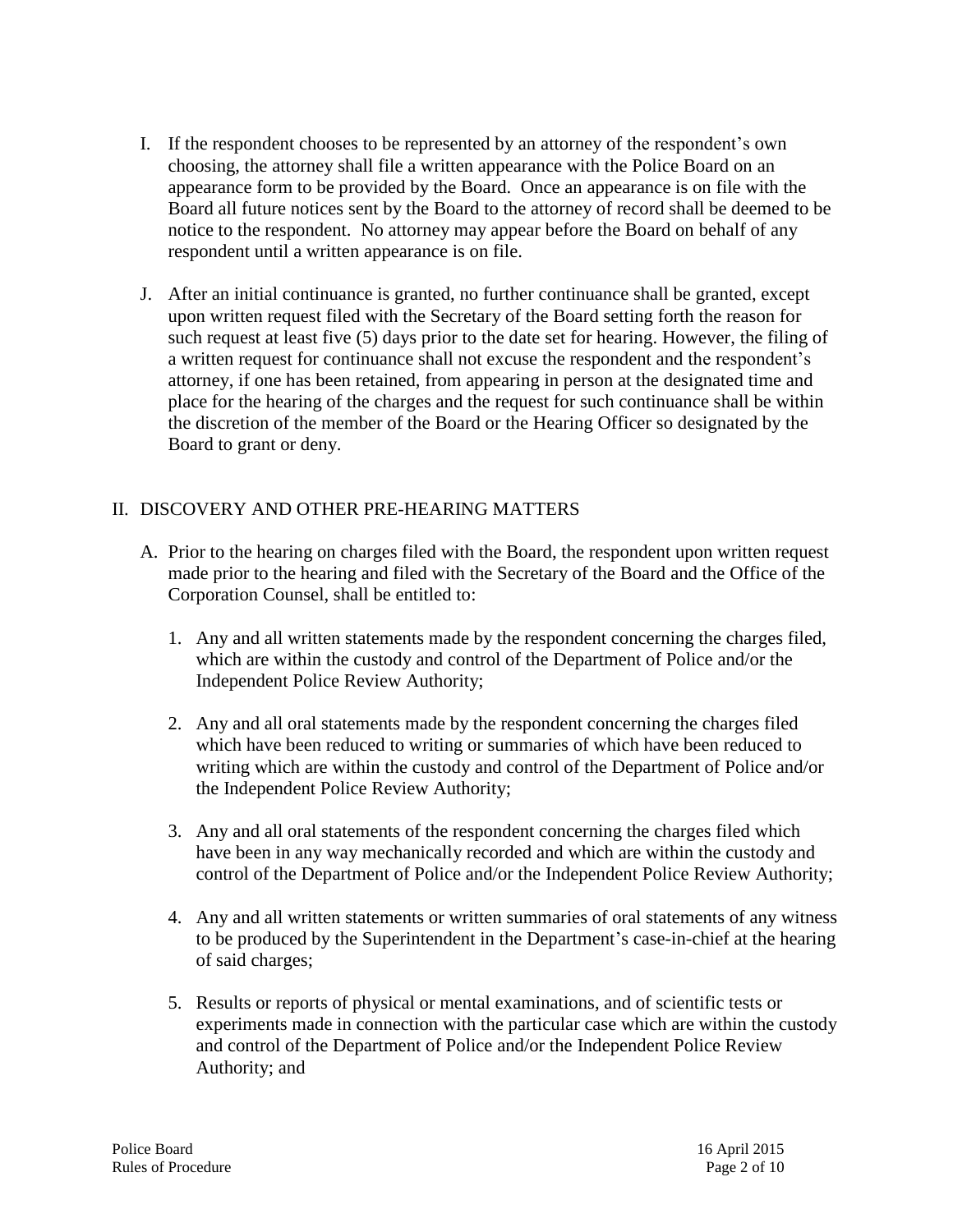- 6. Any evidence within the custody or control of the Department of Police and/or the Independent Police Review Authority which is favorable to the respondent in terms of guilt or innocence to the charges filed against the respondent.
- B. Any and all other motions which the parties desire to make shall be filed in writing with the Secretary of the Board prior to the hearing on said charges. The member of the Board or Hearing Officer designated by the Board to conduct the hearing shall rule on all motions filed prior to the hearing, which ruling shall be subject to review by the Board at the time the case is taken under advisement by the Board. However, it is within the discretion of the member of the Board or Hearing Officer designated by the Board to conduct the hearing to defer ruling on any motion filed prior to the hearing, and to refer said motion to the Board for determination.
- C. Any motion filed fewer than five (5) days prior to the date set for hearing on the charges or the receipt of any documents or information in response to any motion filed fewer than five (5) days prior to the date set for hearing shall not constitute grounds for a requested continuance of the hearing on said charges, unless specific justification for such late filing is presented. The member of the Board or Hearing Officer designated by the Board to conduct the hearing shall then consider such justification in ruling on such requested continuance. It shall otherwise be the duty of the parties to file any and all motions under subsections (A) and (B) hereof at least five (5) days in advance of the date set for hearing.
- D. Within the time prescribed by order of the Hearing Officer prior to the hearing or, in the absence of such an order, not fewer than five (5) days prior to the date set for hearing, any party intending to call a witness giving expert testimony at the hearing shall provide to the other party the following information in writing as to each such witness:
	- 1. The subject matter on which the witness will testify;
	- 2. The conclusions and opinions of the witness; and
	- 3. The qualifications of the witness.

The Hearing Officer may require such additional disclosures as to expert witnesses as he or she deems appropriate.

For purposes of this rule, a witness giving expert testimony shall be the same as a "Controlled Expert Witness" as that term is used in Illinois Supreme Court Rule  $213(f)(3)$ .

E. A pre-hearing conference may be held at any time by the Hearing Officer assigned to the case whenever he/she deems that such a conference may aid in the disposition of the case or preparation for the evidentiary hearing. The parties will be notified of the date and time of a pre-hearing conference at a regularly scheduled status hearing or by written notice. All pre-hearing conferences shall be held at the office of the Police Board. Counsel (or any other representative of the parties) who will actually try the case and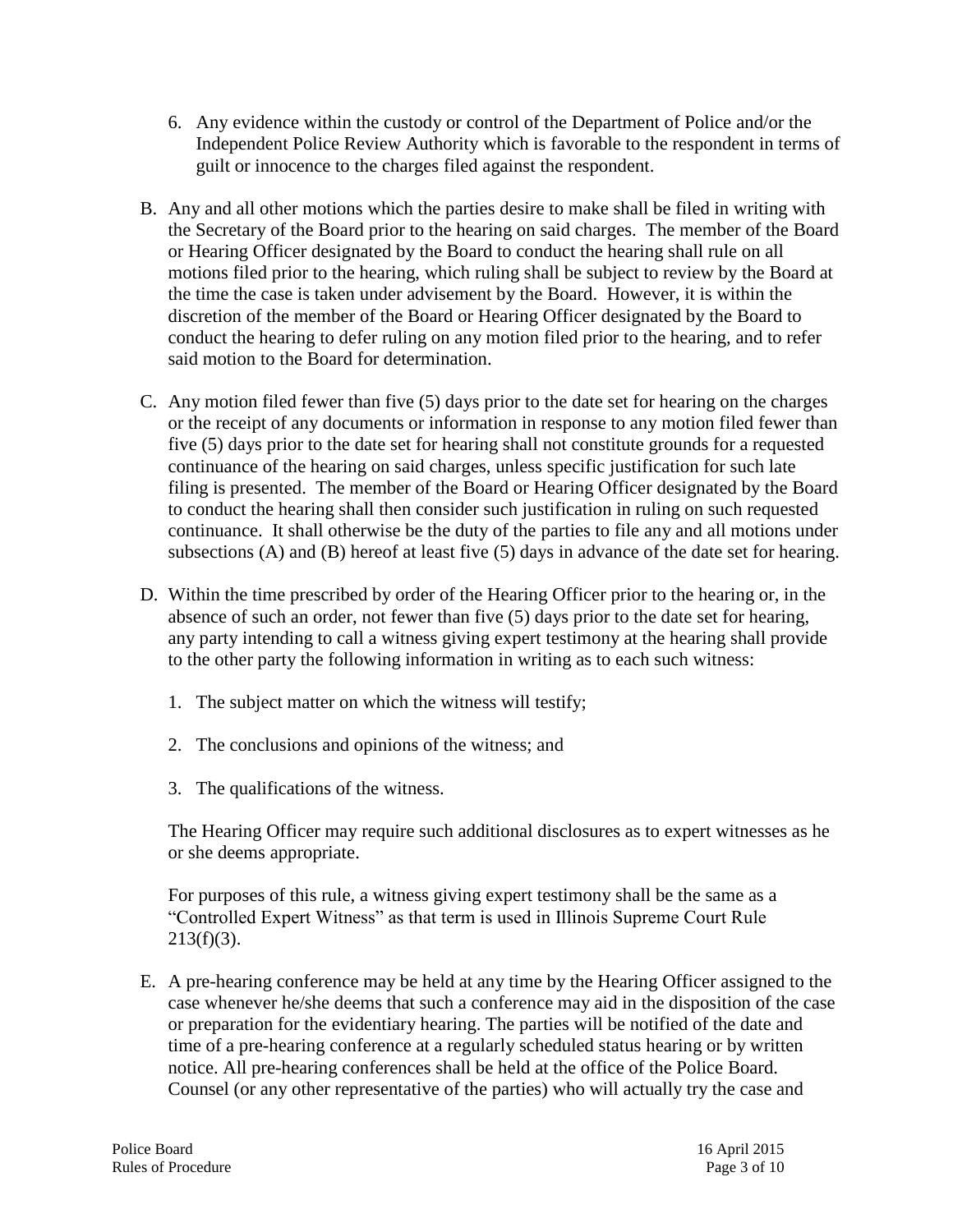parties who are unrepresented must be present, but parties represented by counsel need not appear (unless ordered to do so by the Hearing Officer). At the pre-hearing conference, counsel must be prepared to discuss the issues that will be tried, the witnesses who will be called and the testimony of each witness at the hearing, and the exhibits that will be offered into evidence.

At the pre-hearing conference, the Hearing Officer shall have the discretion to require counsel to consider and discuss the following:

- 1. Formulation and simplification of the issues for the hearing;
- 2. Stipulations as to issues, evidence, or exhibits that will avoid unnecessary proof;
- 3. Evidentiary issues that may arise at the hearing;
- 4. The identity of the witnesses to be called, and the subject matter and the facts relating to the subject matter on which they will testify (counsel shall bring to the pre-hearing conference a written list of the witnesses to be called in the case in chief);
- 5. Limitations on the number or type of witnesses to be called in order to avoid unnecessary proof or cumulative evidence;
- 6. The identity of any expert witnesses to be called and the subject matter on which they will testify, as well as any other information disclosed pursuant to Section II-D above;
- 7. The availability of the witnesses to be called (counsel shall bring to the pre-hearing conference information as to the dates on which each witness is available to testify);
- 8. The exhibits each party intends to offer or use at the hearing and possible objections to such exhibits (counsel shall exchange copies of such exhibits prior to or at the prehearing conference, and shall bring to the pre-hearing conference a written list of the exhibits to be offered into evidence in the case in chief);
- 9. Any demonstrative aids to be used at the hearing;
- 10. The respondent's complimentary and disciplinary record to be considered by the Police Board, and any issues pertaining to such record; and
- 11. Such other matters that may facilitate the just, speedy, and efficient disposition of the case.

The results of the pre-hearing conference shall be set forth in the record of the proceedings made. There shall be no requirement of a written pre-hearing order.

All counsel are required to fully participate in the pre-hearing conference and to provide all information requested by the Hearing Officer in connection with sub-paragraphs (1)-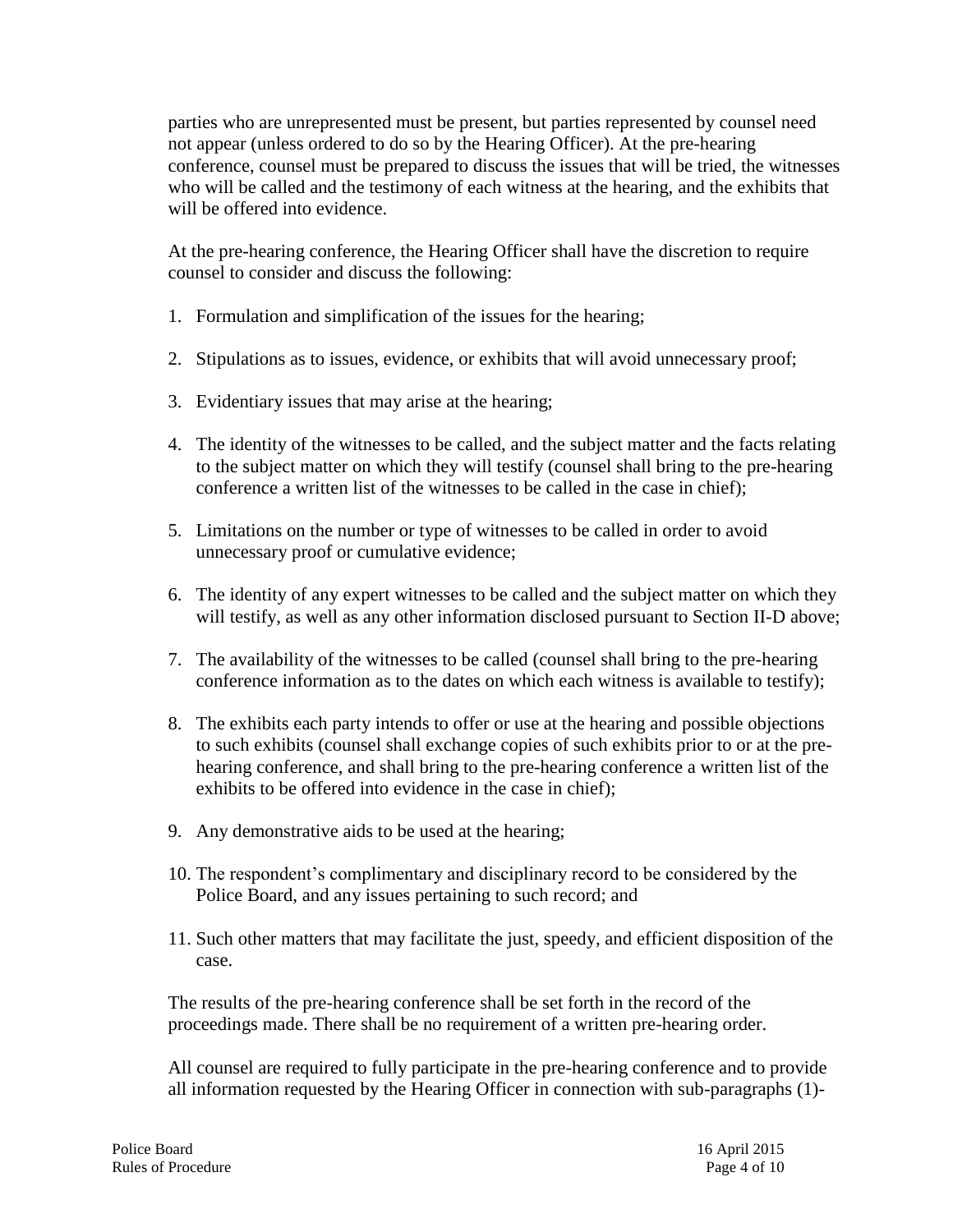(11) set forth above. If any counsel fails to fully participate in such a pre-hearing conference or provide the information requested by the Hearing Officer, the Hearing Officer or the Police Board may issue sanctions against such party and/or its counsel, including but not limited to dismissal of the case, entry of an adverse judgment in the case, limitation of the scope of a witness's testimony at the hearing, or exclusion of the testimony of a witness or evidence.

## III. HEARING PROCEDURE

- A. Any party shall obtain the presence of witnesses and the production of books and records for any hearing by the service of a subpoena for same issued by the Board. Subpoenas may be obtained by request made to the Secretary of the Board. No continuance shall be granted to any party for the failure to a witness to appear at any hearing unless such witness shall have been previously served with a subpoena, or unless such party demonstrates a good faith attempt to have served a subpoena on any such witness.
- B. The Board shall designate any member or Hearing Officer to administer oaths for the purpose of receiving sworn testimony at any hearing or proceeding conducted by the Board. In any event any officer authorized by law to administer oaths shall be authorized to administer oaths for the purpose of receiving sworn testimony at any hearing of charges before the Board.
- C. The Superintendent shall be represented at all proceedings before the Board by the Corporation Counsel of the City of Chicago.
- D. The Superintendent shall present evidence in support of the charges filed, and the respondent may then offer evidence in defense or mitigation. If the respondent offers evidence in defense or mitigation, the Superintendent may then follow with evidence in rebuttal.
- E. The testimony of all witnesses, whether offered by the Superintendent or respondent, shall be subject to cross-examination. The member of the Board or Hearing Officer designated to conduct the hearing shall not be bound by the formal or technical rules of evidence; however, hearsay evidence shall not be admissible during the hearing.
- F. The member of the Board or Hearing Officer designated to conduct the hearing shall allow time at the close of the evidence for closing arguments. Counsel for the Superintendent will give the opening argument, which will be followed by the respondent. Following the respondent's closing argument, the Counsel for the Superintendent shall be given time for rebuttal argument. If Counsel for the Superintendent waives argument but the respondent does not, Counsel for the Superintendent will be given opportunity for a rebuttal argument. If, however, the respondent waives closing argument, the Counsel for the Superintendent shall not be given opportunity to make a rebuttal argument.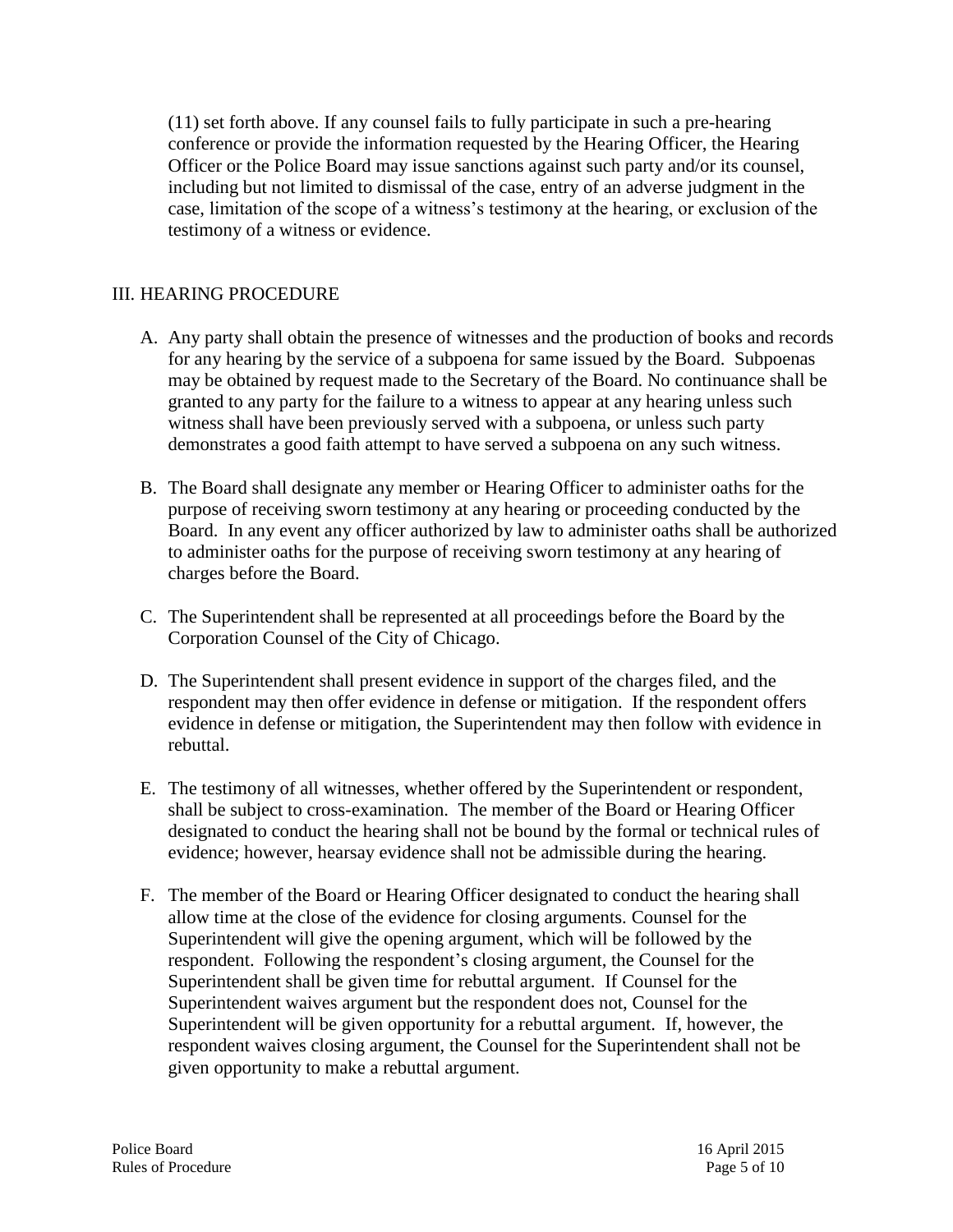- G. If the respondent does not appear or absents her/himself from any proceedings conducted by the Board, the member of the Board or Hearing Officer designated to conduct the hearing may proceed with the hearing in the absence of the respondent.
- H. At the close of all the evidence and arguments, the case will be taken under advisement by the Police Board, which in due course will render its findings and decision as provided by law. The Board may, in its discretion, after finding a respondent guilty of one or more rule violations, set the matter for additional proceedings for the purpose of determining administrative action. The Superintendent and the respondent, or through counsel, may submit any information concerning the respondent's past work performance or other relevant information in mitigation or aggravation which would assist the Police Board in determining administrative action required. Witnesses may appear on behalf of the Superintendent or the respondent to give sworn testimony.

Pursuant thereto, the Police Board shall issue its written findings including penalty, if any.

- I. The findings and decision of the Police Board shall be preserved by the Secretary of the Board, who shall notify the Superintendent and the respondent of the Board's action.
- J. The Secretary of the Board shall forward the findings and decision of the Board to the Superintendent for enforcement of the Board's action. If the findings and decision is such that the respondent is guilty of the charges filed and removal, discharge or suspension is ordered, such order shall become effective forthwith.

# IV. SUSPENSION REVIEW PROCEDURES

# A. NOTICE

In all cases in which the Superintendent of Police has ordered a member to be suspended for a period of time, no fewer than six (6) days nor more than thirty (30) days, the member of the Department to be suspended will be served with a notice stating the length of suspension and the reason therefor. The notice will also set forth the various options available to the Department member to have the suspension reviewed.

# B. PROCEDURES

1. To have the proposed suspension reviewed by the Police Board, the member must file a request within three business days of being properly notified of the suspension and the right to request Police Board review. Failure to file within the period allotted constitutes a waiver of the member's right to review. Requests for review must be filed in person at the Office of the Police Board during business hours, or by certified mail (the date of the postmark of the certified mailing will be considered the date of filing).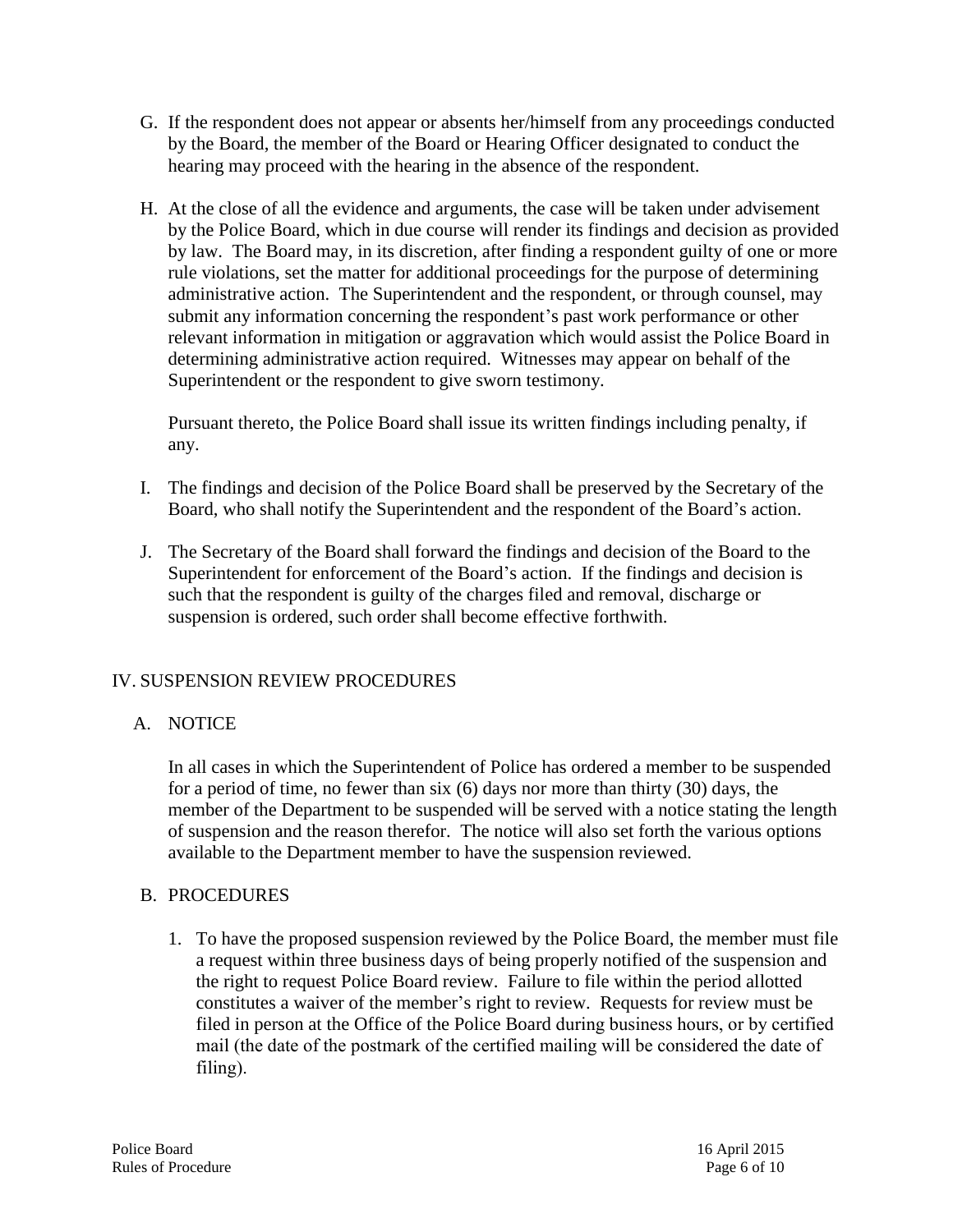- 2. Upon the filing of the request for review the member will receive a time-stamped copy of the request indicating that the request was filed within the period allotted. A time-stamped copy will also be forwarded to the Superintendent of Police; a copy will also be sent to the Chief Administrator of the Independent Police Review Authority ("IPRA") if IPRA conducted the complaint register investigation.
- 3. At the time of the filing or within five business days thereafter the member may also submit a written memorandum delineating specific reasons for which the review was requested and documentary evidence, if any. If the member submits a written memorandum and/or documentary evidence, the Superintendent and the IPRA Chief Administrator shall each have an opportunity to provide a written response and/or documentary evidence. Upon receiving the copy of the request for review, the Superintendent and/or the IPRA Chief Administrator may also file a written memorandum concerning the matter.
- 4. Upon receipt of the investigation file and the material noted in item 3 above, the Secretary of the Police Board will assign the review of the file and above material to a Hearing Officer of the Police Board or a member of the Police Board within one calendar week.
- 5. The Hearing Officer or member of the Police Board must complete the review within one calendar week of being assigned the review, and upon completion of the review will submit a written report to each member of the Police Board indicating the specific allegations against the member, the evidence contained in the file and above material supporting the allegations as well as information in the file and above material indicating evidence not supporting the allegations.
- 6. The Police Board in executive session will consider the report of the Hearing Officer or member of the Police Board who has reviewed the file and will vote either to sustain, reduce the length of, or reverse the suspension ordered by the Superintendent. A majority vote by the Police Board will be required to render its findings and decision. However, the Police Board may in its discretion order a hearing before a member of the Board or a Hearing Officer prior to making a determination to sustain, reduce the length of, or reverse the suspension ordered by the Superintendent.
- 7. Any member of the Police Board may personally examine the investigative file and the material noted in item 3 above on her/his own initiative before the findings and decision are rendered by the Police Board.
- 8. Upon completion of deliberation, the Police Board will cause the Secretary of the Police Board to prepare the written findings and decision and forward copies to the Superintendent of Police and to the member who has requested the review.
- 9. Upon receipt of the findings and decision of the Police Board affirming the Superintendent's order, the Superintendent of Police may then immediately implement the suspension.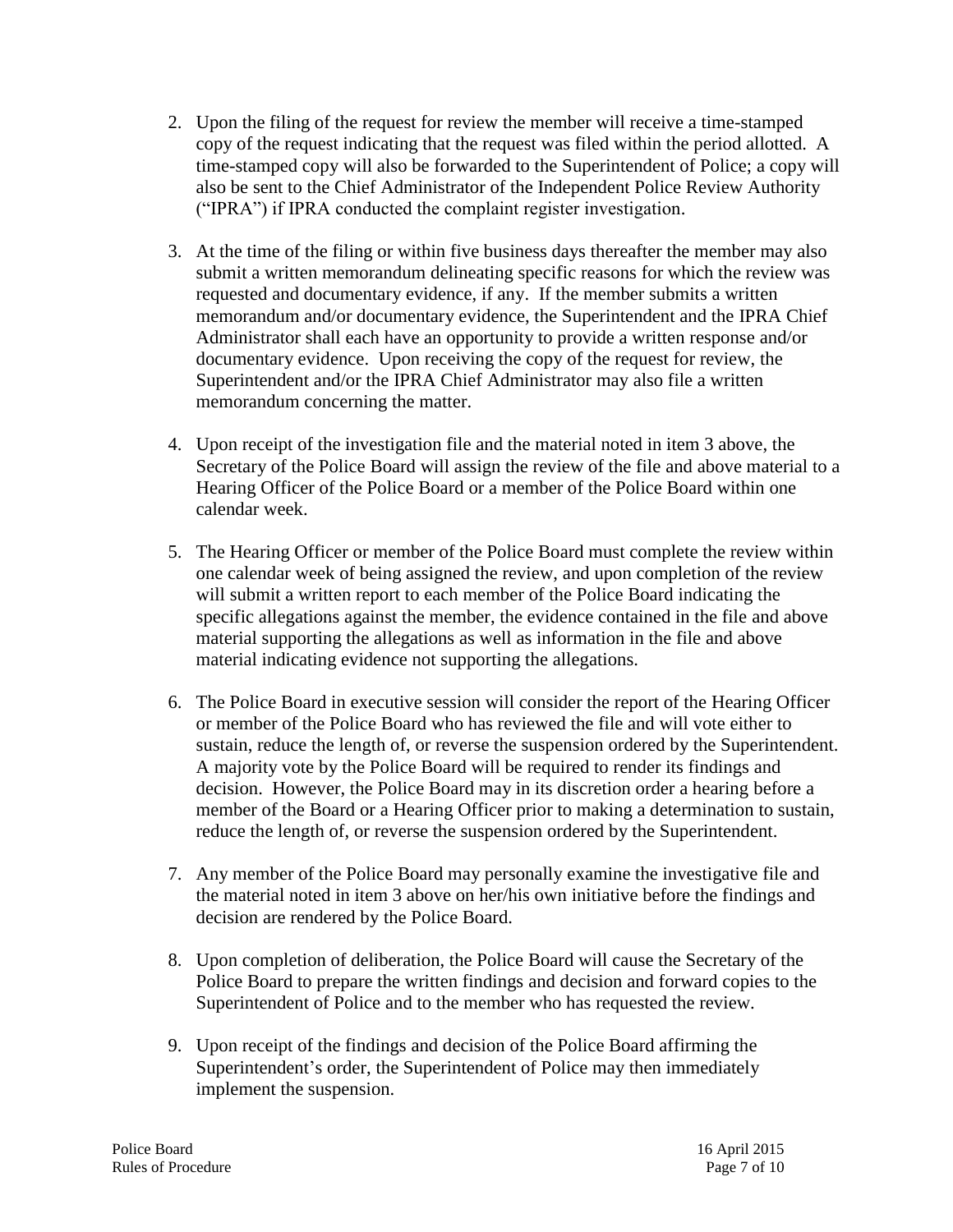#### C. EMERGENCY PROCEDURES

- 1. The member shall be served with a notice of suspension including an express finding by the Superintendent of Police that the public safety, or the good of the Department or both require the immediate suspension of the member.
- 2. No later than seven (7) days after service of the notice of emergency suspension a member of the Police Board or its Hearing Officer shall review the order of the Superintendent together with the reasons therefor and shall at that time preliminarily affirm or reverse such order. If the order is reversed, the member shall be reinstated and paid for any period under suspension as a result of the order. If the order is preliminarily affirmed, the Police Board shall within thirty (30) days of such affirmance review such order and may in its discretion, afford the member an opportunity to receive a hearing pursuant to the Rules of Procedure of the Police Board.
- 3. If the Police Board, upon hearing, determines that the emergency suspension was unwarranted, the Police Board shall order the member reinstated and paid for any period under suspension as a result of the order.

## D. SUSPENSION ACCOMPANIED BY FILING OF CHARGES

The procedures contained in Article IV do not apply to any suspension implemented by the Superintendent of Police which is accompanied by the filing of charges with the Police Board seeking a member's separation or suspension in excess of thirty (30) days except that no later than seven (7) days after service of the notice of suspension a member of the Police Board or its Hearing Officer shall review the order of the Superintendent together with the reasons therefor and shall at that time determine whether suspension pending the disposition of charges is warranted. Review of the suspension implemented by the Superintendent of Police in such instances will be considered in connection with the hearing before the Police Board.

#### V. APPLICATION OF RULES OF PROCEDURE

- A. At the time the respondent is served with charges filed against her/him by the Superintendent as provided herein, the respondent shall also be given a copy of these Rules of Procedure.
- B. All time limitation contained in these Rules regarding continuances and motions shall be subject to exception in cases of extreme hardship, unusual circumstances or other justification. Any deviation therefrom shall be within the discretion of the Board Member or Hearing Officer designated to conduct the hearing, and whose ruling shall be subject to review by the Board at the time the case is taken under advisement.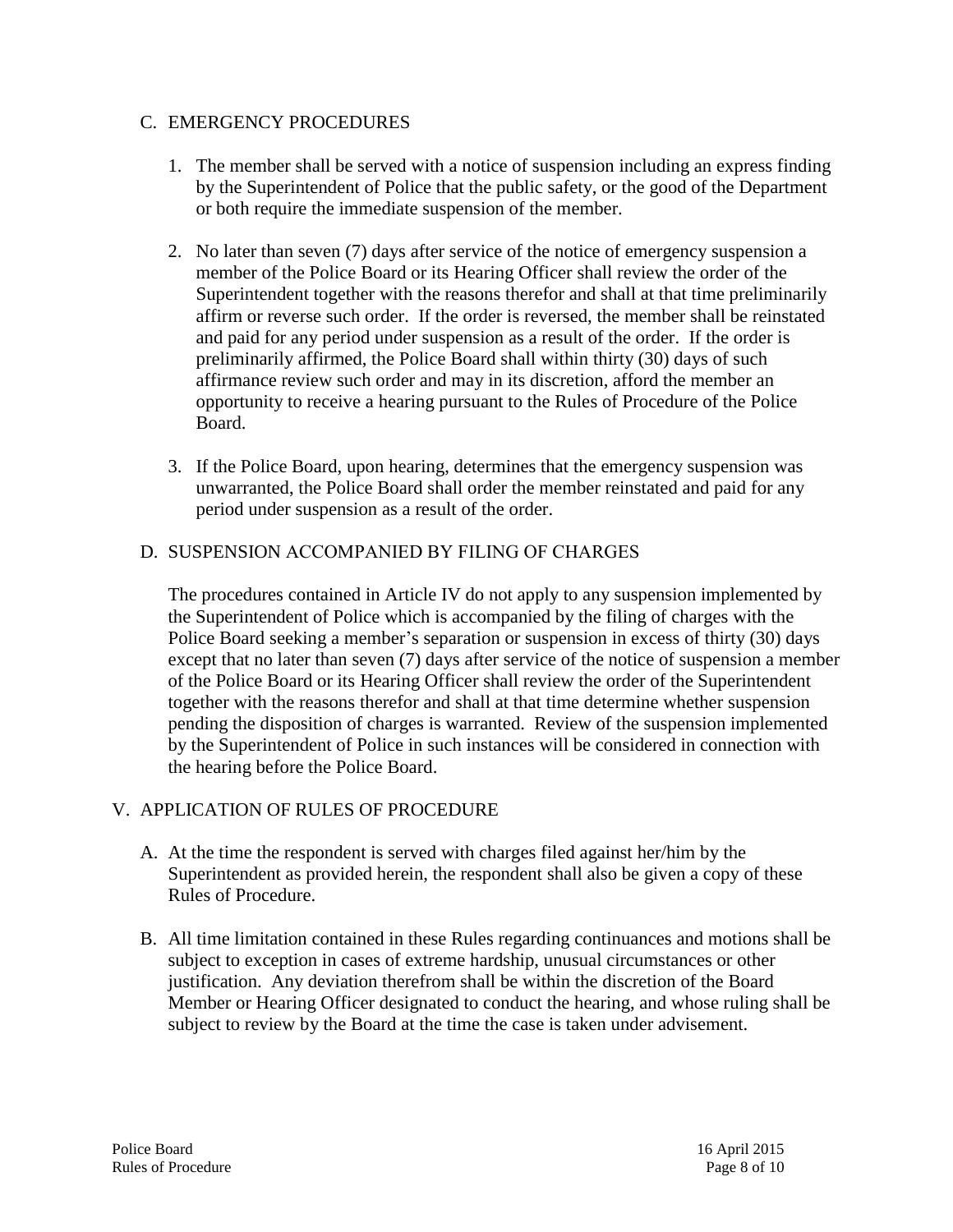### VI. THREE-MEMBER PANELS UNDER THE INDEPENDENT POLICE REVIEW AUTHORITY ORDINANCE

Chapter 2-57 of the Municipal Code of Chicago relating to the Independent Police Review Authority ("IPRA") imposes on the Police Board certain duties when a conflict arises between the IPRA Chief Administrator ("Chief Administrator") and the Superintendent of Police ("Superintendent") over the recommended discipline for Police Department ("Department") members under investigation for violating Department rules. In particular, §2-57-060 of the IPRA Ordinance assigns the Police Board a role in resolving any such conflict. The following Rules of Procedure set forth the method by which the Police Board will perform such duties under §2-57-060 of the IPRA Ordinance.

- A. To perform its duties under the IPRA Ordinance, the Police Board shall designate from its membership a three-member panel to review disciplinary recommendations ("Review Panel"). Members of the Review Panel shall be selected on a random basis and designated at a regularly scheduled meeting of the Police Board. Each Review Panel so selected shall consider requests for review filed until a new Review Panel is selected at the next regularly scheduled meeting. Substitution of the Review Panel's members may be made from time to time, as authorized by the Police Board, in the event that a member becomes unavailable to perform the functions required of a Review Panel member.
- B. A request for review of disciplinary recommendations ("Request for Review") by the Chief Administrator shall be sent to the Review Panel at the Office of the Police Board and to the attention of the Executive Director of the Police Board. The Request for Review shall include the Superintendent's written response to the Chief Administrator's disciplinary recommendation, and the Chief Administrator's written objections thereto. The Request for Review shall be accompanied by a certificate from the Chief Administrator stating the date on which the Chief Administrator and Superintendent met to discuss the disciplinary recommendations, as required under the IPRA Ordinance, and the date and method by which the Chief Administrator sent the Request for Review to the Review Panel.
- C. Upon receipt, the Executive Director of the Police Board will prepare for the Review Panel a Request for Review file consisting of the materials sent to the Review Panel. The file shall indicate the date of receipt of the Request for Review.
- D. Within 10 business days of receipt, the Review Panel shall review, in closed session, the Request for Review file. Upon completion of its review, the Review Panel may, in its discretion, request that the Chief Administrator and the Superintendent present additional documentation or present oral arguments in support of their respective positions. Any such request by the Review Panel shall be in writing, shall be served upon the Chief Administrator and the Superintendent, and shall identify the additional information or actions requested. The additional information or documentation requested shall be provided, and any argument scheduled, within a reasonably prompt period of time, as determined by the Review Panel. The Review Panel may impose reasonable limitations on the presentation of additional documentation or argument. The Chief Administrator